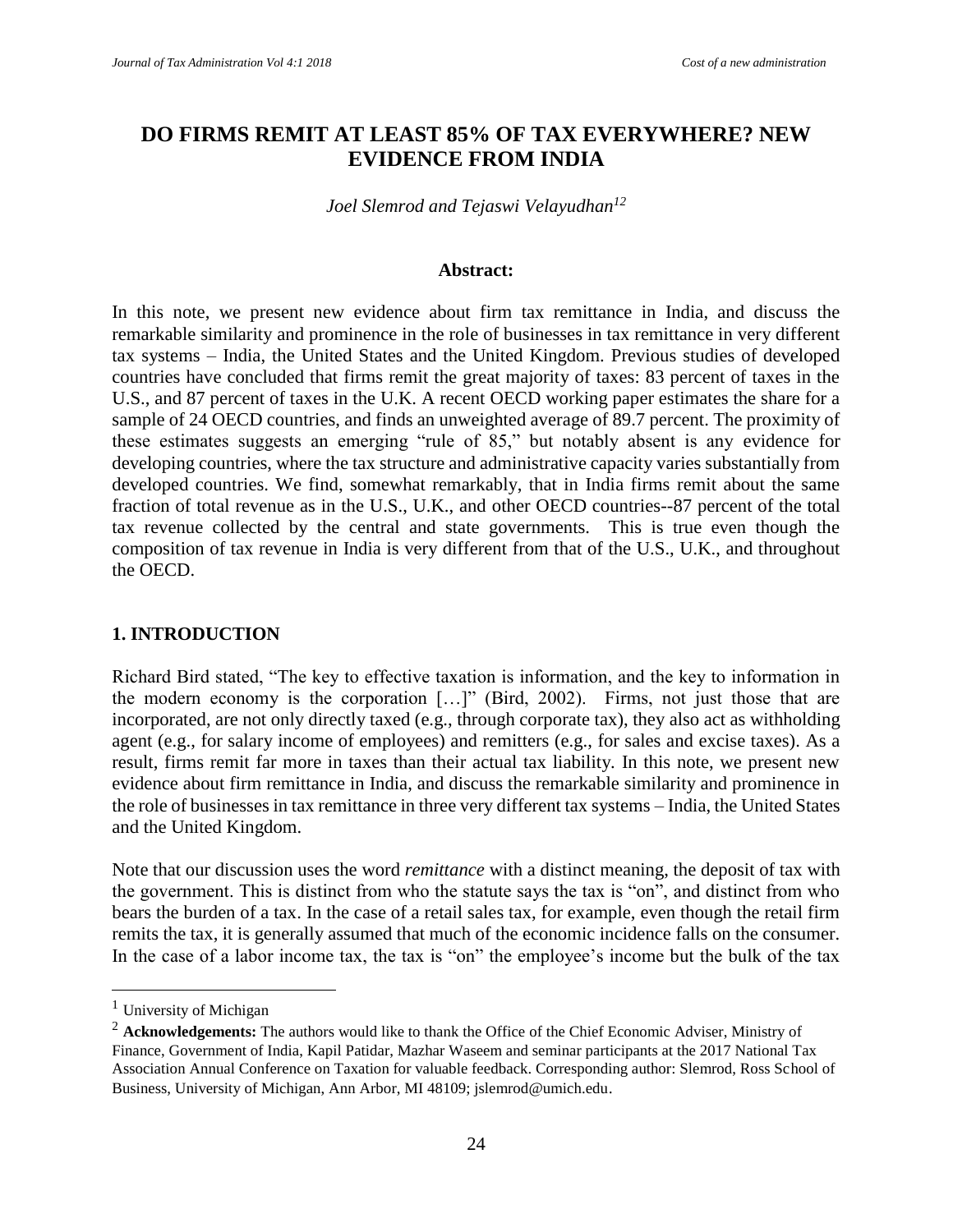may be remitted by employers because of withholding requirements. In this note, we focus only on tax remittance by firms, not the incidence of taxation.

Previous studies of developed countries have concluded that firms remit the great majority of taxes: 83 percent of taxes in the United States, and 87 percent of taxes in the United Kingdom. A recent OECD working paper estimates the share for a sample of 24 OECD countries, and finds an unweighted average of 89.7 percent (Milanez, 2017). The proximity of these estimates suggests an emerging "rule of 85," but notably absent is any evidence for developing countries, where the tax structure and administrative capacity varies substantially from developed countries.

In this paper, we present the first such estimate for a developing country, India. We find, somewhat remarkably, that in India firms remit about the same fraction of total revenue as in the United States and United Kingdom--87 percent of the total tax revenue collected by the central and state governments. This is true even though the composition of tax revenue in India is very different from that of the United States and the United Kingdom.

Who remits matters. Under conditions of complete observability of characteristics that determine tax liability, the identity of the remitter is irrelevant for the revenue, efficiency, or economic incidence of a tax. However, given key aspects of real tax systems – particularly evasion and nontrivial administrative and compliance costs, this irrelevance breaks down (Slemrod, 2008). In the case of personal income tax, for example, withholding by the employer or the originator of dividends and interest payments, has at least two advantages. It reduces administrative and compliance costs. Instead of relying on each individual employee to correctly and truthfully estimate and remit their tax liability, a human resources department can take advantage of the economies of scale from applying the same knowledge to multiple identical employees. Second, it provides a third-party check on reported tax liability. Evasion in the personal income tax subject to withholding would require collusion between the employee and the employer, which is more costly than misreporting in the absence other sources of verifiable information.

In sum, because most economic activity flows through businesses, firms play a key role in improving the efficiency of tax collection by reducing administrative and compliance costs, and gathering verifiable information.

## **2. REMITTANCE BY FIRMS IN DEVELOPED COUNTRIES**

Christensen, Cline and Neubig (2001) and Shaw, Slemrod and Whiting (2010) follow similar methodology to estimate the proportion of total tax remitted by businesses in the United States and United Kingdom, respectively. Both studies classify the self-employed as a non-business and focus on remittance as opposed to statutory tax liability. Christensen, Cline and Neubig (2001) focus on the role of corporations in tax collection as opposed to non-corporate businesses like (passthrough) Subchapter S corporations or partnerships. The two studies first estimate the proportion of tax remitted by business in individual tax categories used by each country – personal income tax, property tax, sales tax and so on. Then the proportion of total tax remitted by businesses is a weighted average of the fraction remitted by firms in each tax category, weighted by the contribution of each tax category to total tax collection.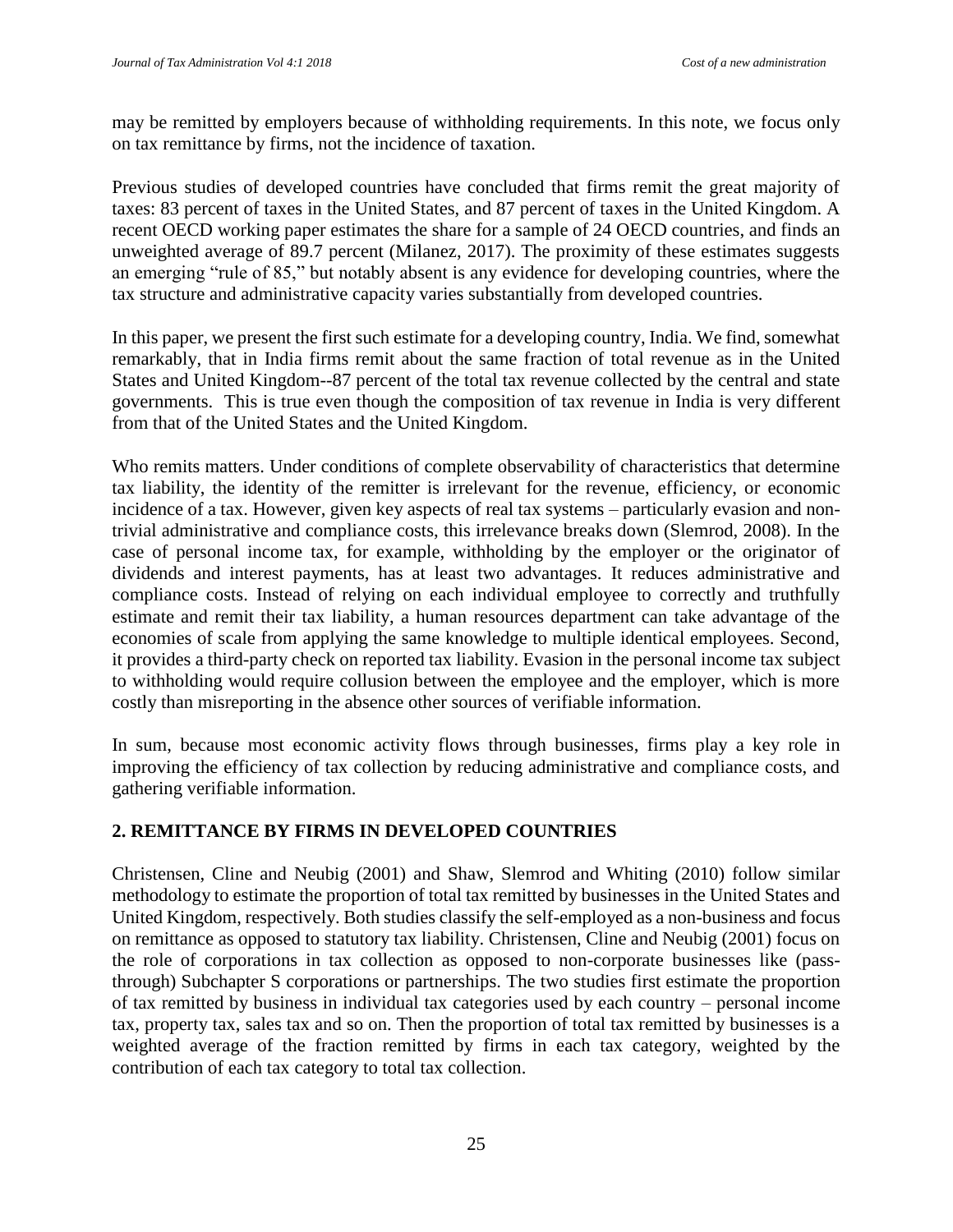$\overline{a}$ 

Categories where the tax is imposed directly on the business (e.g., corporate taxes) or that are remitted through withholding by firms, like PAYE in the United Kingdom, or through taxes such VAT that are not designated as taxes "on" business but must be remitted by businesses are classified as 100 percent remitted by firms. Others where the firm is clearly not the remitter, such as income taxes remitted through "self-assessment" by the individual or self-employed, are classified as wholly unremitted by businesses.

Some cases are more ambiguous. In the United Kingdom, for example, one ambiguous category is that of "other receipts" under income tax, which is comprised of three sub-categories: a tax deduction scheme for interest income, other "tax deducted at source" and a catch-all "others" category. In the first two subcategories, Shaw, Slemrod and Whiting (2010) claim that the withholder is the business in most cases. They assume that taxes in the "others" sub-category is wholly remitted by individuals. Weighting by the relative revenue importance of each of the subcategories, Shaw, Slemrod and Whiting (2010) estimate that businesses remit 58 percent of taxes under the "other receipts" category. Through similar calculations, they estimate that about 97 percent of national insurance contributions come from businesses, and that businesses remit 20 percent of Vehicle Excise Duty (VED).

In the United States, Christensen, Cline and Neubig (2001) estimate that payroll taxes, property taxes and personal income taxes are at least partially remitted by firms. 95 percent of payroll taxes and 80 percent of personal income taxes are remitted by businesses, while about 42 percent of property tax is remitted by firms.

The recent study by the OECD uses data from the OECD Revenue Statistics database, which collects information in standardized revenue categories for their sample. This data is supplemented with information from surveys sent to the member countries, which further broke down revenue from certain ambiguous tax categories into the portion remitted by business. Unlike the earlier studies it includes the self-employed as a "business." Furthermore, unlike the earlier studies and our own analysis of India, where there is no reliable data on the identity of the remitter the OECD study leaves some portions of tax revenue as "unallocable" as either remitted by business or by individuals.

The OECD study also makes the distinction between the share of taxes that are both remitted by business and are the legal liability of businesses, and the share that is remitted by business but where the legal liability falls on others. To compare to our estimates, as well as those of the earlier studies of the United States and the United Kingdom, we take the sum of these two businessremitted categories. As a share of the allocable tax collection, the unweighted 24-country average of firm-remitted taxes is 89.7 percent, ranging from as low as 67.5 percent in Luxembourg<sup>3</sup> to as high as 98.5 percent in Chile. The United Kingdom comes in at 90.8 percent, and the United States at 97.3 percent. To calculate lower and upper bounds to these ratios, we can assign the entire unallocable portion to non-businesses or to businesses. This generates an unweighted average of between 78.8 percent and 91.1 percent.

 $3$  France also has a lower than average share of firm remitted taxes (about 85 percent of total allocable tax collection). It is also the only one of the 24 countries in the OECD sample without withholding by employers on personal income tax. However, France was about to introduce withholding on income tax in 2018 but has postponed by a year to 2019, which will likely raise the share of tax remitted by firms substantially.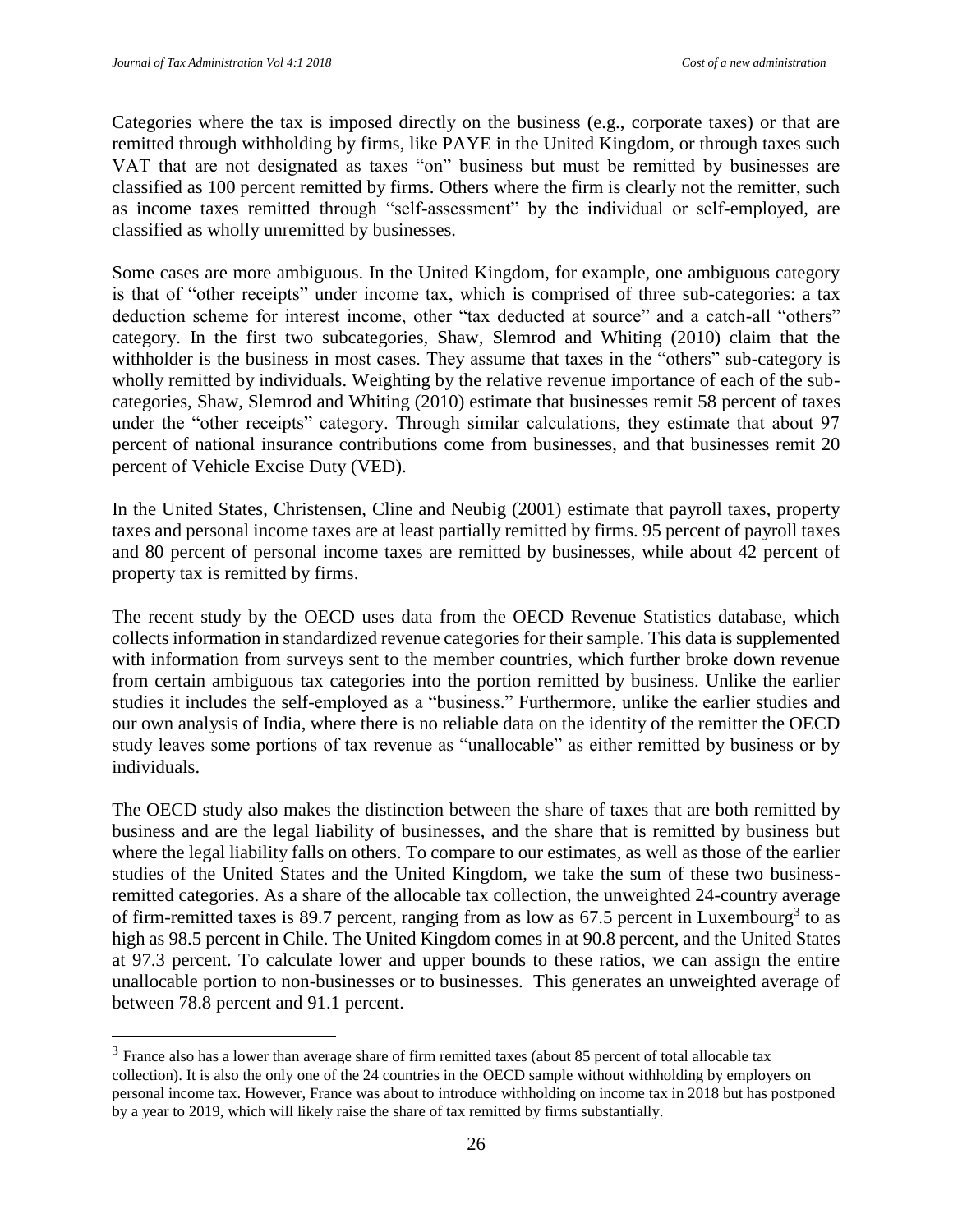$\overline{a}$ 

#### **3. FIRM REMITTANCE IN INDIA**

We present the first estimate of firms' role in tax remittance for a developing country, taking a similar approach to that of Christensen, Cline and Neubig (2001) and Shaw, Slemrod and Whiting (2010) in Table 1. Firms remit a surprisingly similar proportion of total tax collection – about 87 percent – in India. As did the earlier studies (but not the OECD study), we exclude self-employed professionals from the definition of a firm.<sup>4</sup> Where the extent of firm remittance is uncertain, we make the most conservative assumption about the share remitted by firms.

We compile data on tax collected by the Central and State government revenue bodies between fiscal years 1998-2014, separately for each tax instrument. For each of these tax instruments, we estimate the proportion of total revenue that is remitted by firms. Some taxes like the corporate tax, VAT, excise and customs are fully remitted by firms. Others are fully remitted by individuals - like the "professions tax." Tax instruments such as the personal income tax and service tax are remitted by both firms and individuals, in varying proportions. For these instruments, we estimate the proportion remitted by businesses using available information on tax collection by type of taxpayer. The details of this estimation are provided in the data appendix.

Some smaller categories, such as stamp duties, are partially remitted by firms, but the proportion of firm remittance is apparently very small and is difficult to pin down, that we classify them as being remitted fully by individuals.

The distinction between a self-employed individual and a "firm" can be difficult to pin down. For example, a sole proprietor who is registered for VAT is treated as a "firm" whereas a consultant who is registered under the service tax is treated as an individual. This blurred line is especially relevant in India, where sole proprietorships and small firms are more prevalent than in OECD countries. We try as best we can, given the limitations of data, to decide which side of the ledger to place these small firms based on why it matters – the extent to which the entity can act as an information aggregator or provide a third-party check. For this reason, VAT-registered sole proprietors are treated as "firms" while service-tax-registered professionals are not.

 $<sup>4</sup>$  In the case of the VAT, excise, and customs, we cannot distinguish sole proprietors, so implicitly VAT remittances</sup> of these taxes by sole proprietorships are considered to be made by firms.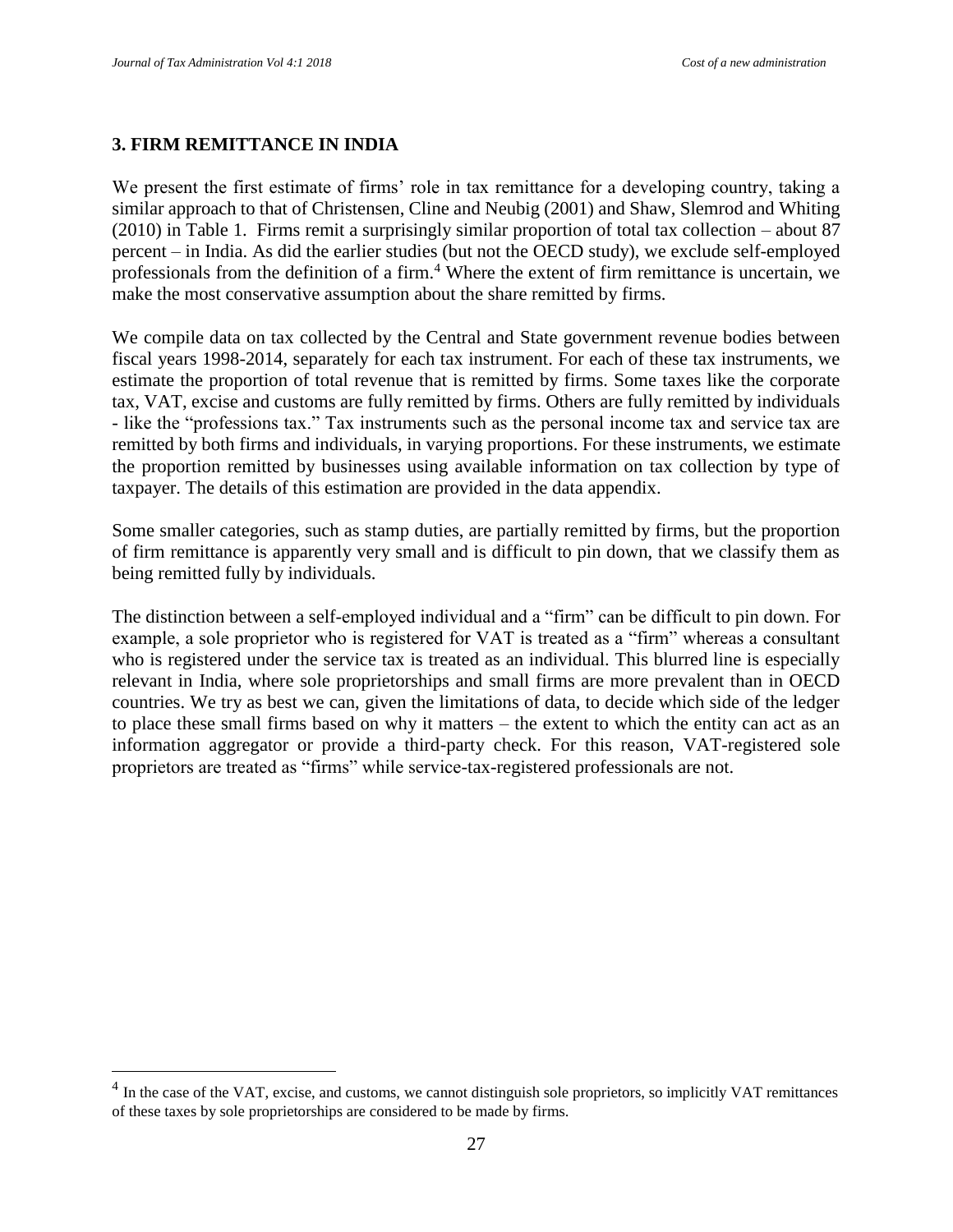### **Table 1:** The Role of Firms in Tax Remittance in India, Fiscal Year 2014-15

|                                                        | <b>Receipts</b><br>$(3 \text{ m})$ | <b>Share of</b><br><b>Total</b> | <b>Proportion</b><br><b>Remitted by</b> |
|--------------------------------------------------------|------------------------------------|---------------------------------|-----------------------------------------|
| <b>Central Government Taxes</b>                        |                                    | <b>Revenue</b><br>20.80         | <b>Business</b><br>1.00                 |
| Corporate Tax                                          | 4,289,250                          |                                 |                                         |
| Personal Income Tax                                    | 2,583,260                          | 12.53                           | 0.60                                    |
| <b>Other Direct Taxes</b>                              | 11,030                             | 0.05                            | 0.00                                    |
| Customs                                                | 1,880,160                          | 9.12                            | 1.00                                    |
| <b>Central Excise</b>                                  | 1,881,280                          | 9.12                            | 1.00                                    |
| Service Tax                                            | 1,679,690                          | 8.15                            | 0.70                                    |
| <b>Other Indirect Taxes</b>                            | 124,190                            | 0.60                            | 1.00                                    |
| <b>State Government Taxes</b>                          |                                    |                                 |                                         |
| Taxes on Income                                        | 53,879.8                           | 0.26                            | 0.00                                    |
| <b>Agricultural Income Tax</b>                         | 1,614                              | 0.01                            | 0.00                                    |
| Taxes on Professions,<br>Trades, Callings & Employment | 52,265.8                           | 0.25                            | 0.00                                    |
| Taxes on Property and Capital<br><b>Transactions</b>   | 1,005,292.5                        | 4.88                            | 0.00                                    |
| <b>Land Revenue</b>                                    | 103,396.3                          | 0.50                            | 0.00                                    |
| <b>Stamps and Registration Fees</b>                    | 889,728                            | 4.32                            | 0.00                                    |
| Urban Immovable Property Tax                           | 12,168.3                           | 0.06                            | 0.00                                    |
| <b>Taxes on Commodities and Services</b>               | 7109526.8                          | 34.48                           | 1.00                                    |
| Sales Tax                                              | 5,218,532.8                        | 25.31                           | 1.00                                    |
| <b>State Excise</b>                                    | 941,601.2                          | 4.57                            | 1.00                                    |
| <b>Taxes on Vehicles</b>                               | 410,292                            | 1.99                            | 1.00                                    |
| Taxes on Goods and Passengers                          | 203,657                            | 0.99                            | 1.00                                    |
| Taxes and Duties on Electricity                        | 266,125.3                          | 1.29                            | 1.00                                    |
| <b>Entertainment Tax</b>                               | 21,559.3                           | 0.10                            | 1.00                                    |
| <b>Other Taxes and Duties</b>                          | 47,759.2                           | 0.23                            | 1.00                                    |
| <b>Total</b>                                           | 20,617,559.1                       | <b>100</b>                      | 87.35                                   |

*Note*:  $$1 \approx$  ₹65 and £1  $\approx$  ₹81. We make the conservative assumption that stamp duties and property taxes are fully remitted by individuals and that self-employed individuals, professionals are not "firms". Source: Author's calculations based on data from Economic and Political Weekly Research Foundation (EPWRF) India time series, http://www.epwrfits.in/index.aspx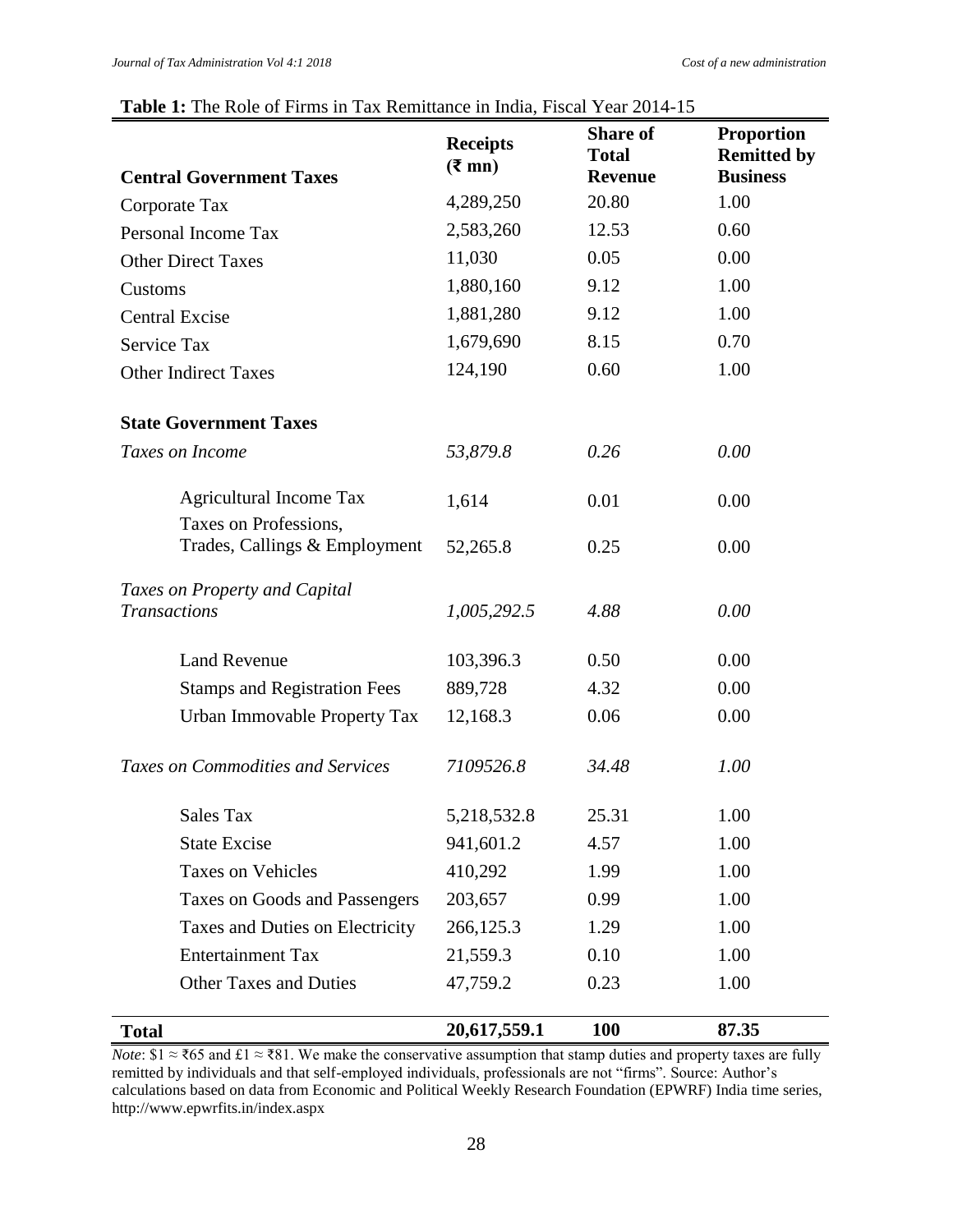Figure 1 shows that the proportion of total tax collection remitted by firms in India has shown a moderate but steady decline from 91 percent in 1998 to about 87 percent in 2014. This is largely because of the rising relative importance of personal income tax and service tax, which feature mixed firm remittance, and the relative decline in customs and excise tax collection, which have complete firm remittance. Personal income tax rose from 9 to 13 percent of total tax collection and service tax rose from close to zero percent to 8 percent of total tax collection between 1998 and 2014. Over the same time period, customs and excise duty declined dramatically from 44 to 18 percent of total tax collection, as India lowered tariffs to liberalize trade.

#### **Figure 1**:



Figure 2 shows the contribution of the various types of tax instruments to total tax collection in India. The five categories starting from the bottom (up to and including the large deep blue shaded area) are wholly remitted by firms. The share of revenue from these categories steadily declines from 1998 to 2014, as customs and excise contribute a smaller share to overall tax collection. The green region represents service tax collection and the orange represents personal income tax collection, which are only partially remitted by firms. These two categories contribute an increasing share of total tax revenue mainly due to the rising importance of service tax. Service tax collection has increased from 1 to 10 percent of total tax collection over the same period, while personal income tax collection has remained unchanged at about 12 percent of total revenue. Over this time period, the service tax base was expanded to cover almost 200 services from the initial three that were covered. Taxes on property, state taxes on income and other direct taxes levied by the national government-- remitted entirely by individuals--have remained an approximately constant proportion of total tax collection over the entire period. Taxes on commodities, entirely remitted by firms as well, have also stayed steady as a constant proportion of total tax collection. Corporate taxes increased as a proportion of total tax collection from about 10 percent in 1998 to 20 percent in 2014.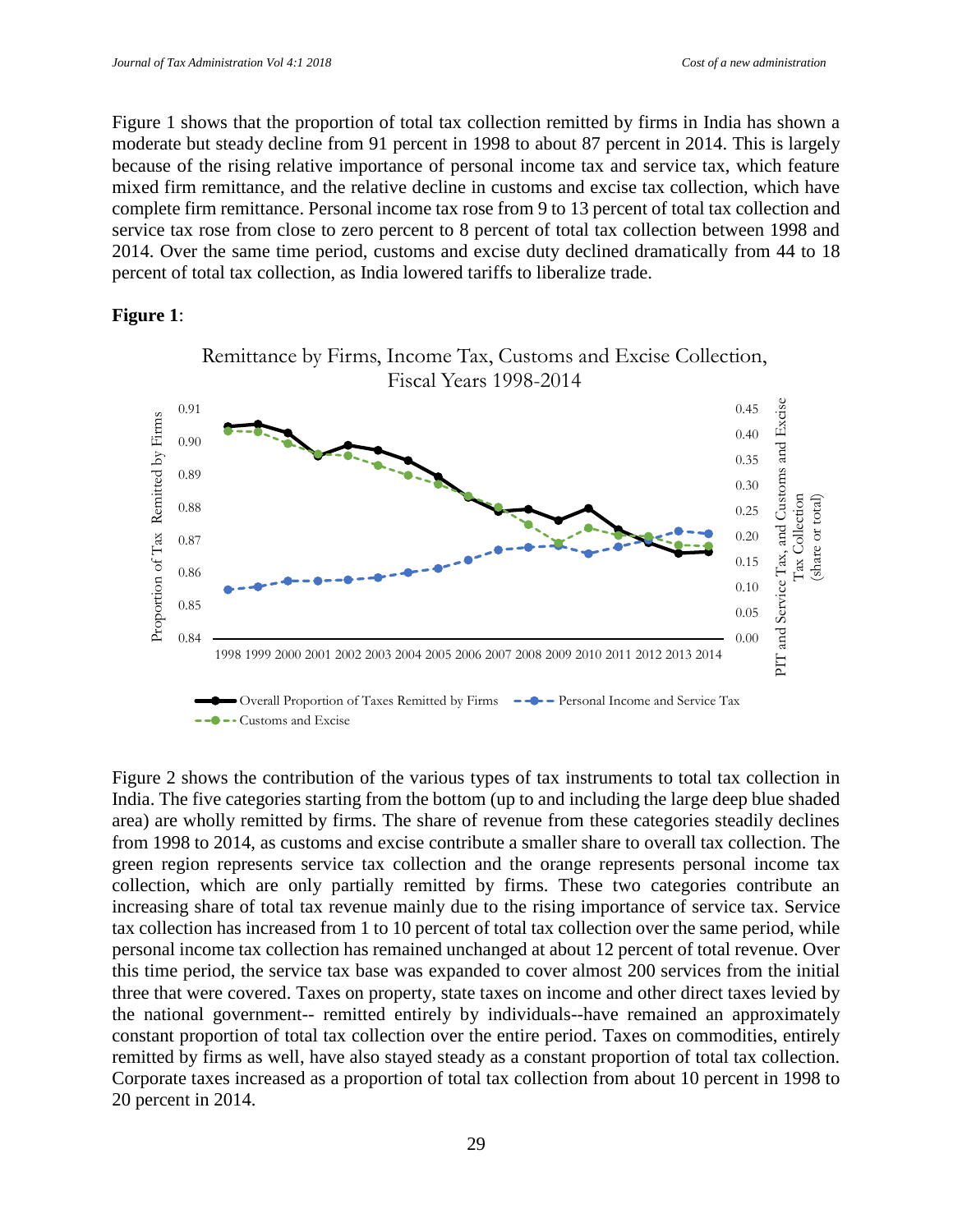### **Figure 2:**

 $\overline{a}$ 



In sum, the small decrease in the share of total tax collection remitted by firms comes from the substantial decline in the contribution of customs and excise taxes and the relative increase in the contribution of the service tax, which is only partially remitted by businesses.

## **4. SO DIFFERENT, AND YET THE SAME**

Some readers will undoubtedly be struck by the fact that the extent of firm tax remittance is about the same in India as it is the United Kingdom and United States, in spite of the vast differences in the economic environment and other aspects of the tax system. In this section we inquire further into this phenomenon. Because we consider the self-employed as non-business remitters and attempt to divide all tax revenue into the portion remitted by business and others, our estimates are more comparable to that of Cline, Christensen, Neubig (2001) and Shaw, Slemrod, Whiting (2010) than to the OECD.

One striking contrast between the United States and United Kingdom on the one hand and India on the other hand, shown in Table 2, is the difference between the proportions of personal income tax remitted by firms. Firms in the United Kingdom and United States remit over 80 percent of personal income tax, while firms in India remit only 60 percent of personal income tax.<sup>5</sup>

<sup>&</sup>lt;sup>5</sup> This is estimated as the proportion of income tax remitted by non-corporate taxpayers as "tax deducted at source," i.e. tax withholding. This is a conservative estimate because non-corporate taxpayers can also include partnerships, which remit tax directly (not through withholding). However, we do not have an estimate of tax deducted at source for non-corporate, non-partnership taxpayers.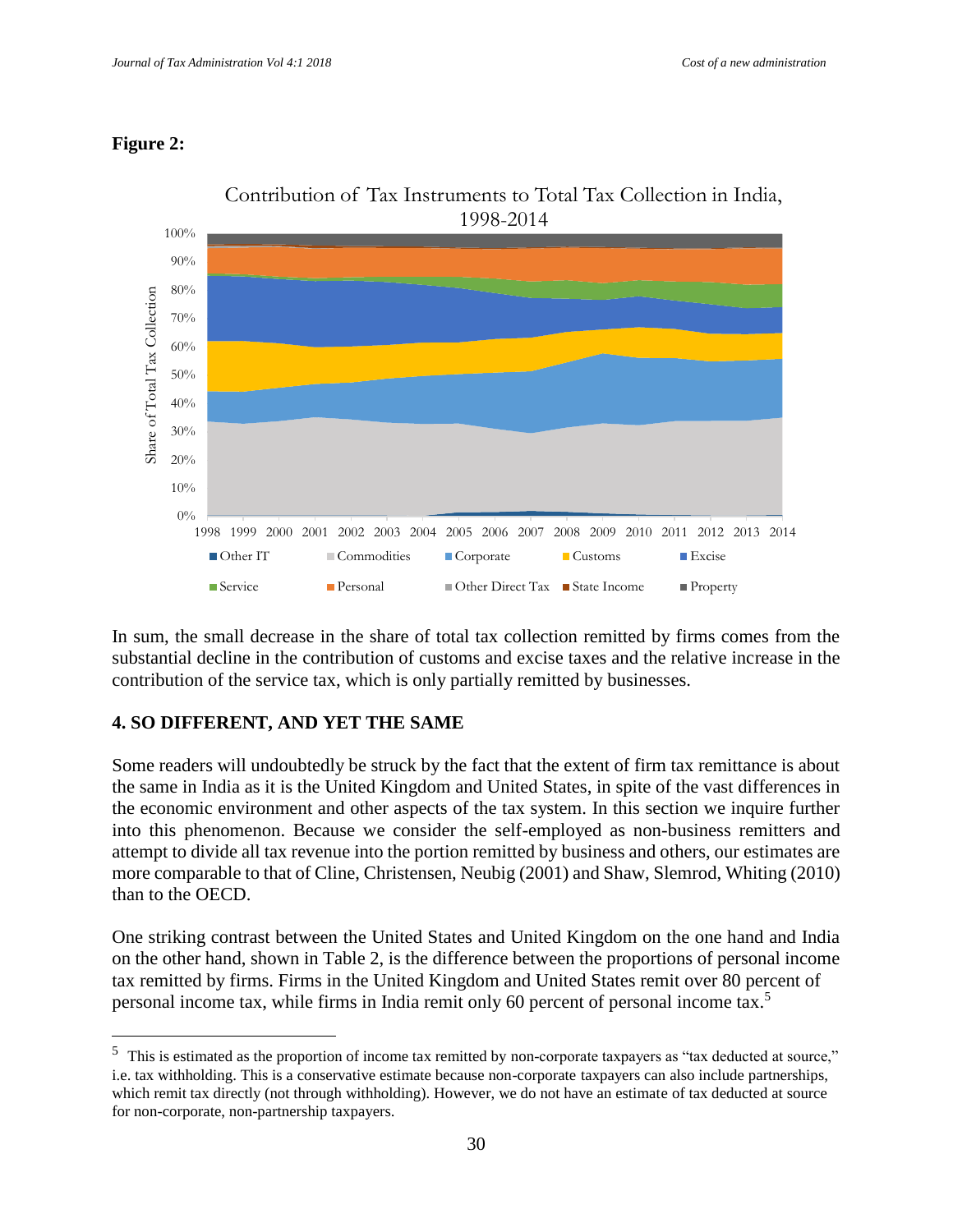|                                        |           | <b>Proportion Remitted by Business</b> |        |           | Share of Country's Total Tax Revenue |        |
|----------------------------------------|-----------|----------------------------------------|--------|-----------|--------------------------------------|--------|
| $\operatorname{Tax}$                   | <b>US</b> | UK                                     | India  | <b>US</b> | UK                                   | India  |
| Personal Income Taxes                  | 0.80      | 0.82                                   | 0.60   | 41.64     | 30.28                                | 12.53  |
| Capital Gains Tax                      | $\ast$    | 0.00                                   | $\ast$ | $\ast$    | 0.78                                 | $\ast$ |
| Corporate Income Tax<br>Payroll Taxes/ | 1.00      | 1.00                                   | 1.00   | 8.84      | 9.12                                 | 20.80  |
| National Insurance                     | 0.95      | 0.97                                   | n.a.   | 24.53     | 17.96                                | 0.00   |
| Property Taxes                         | 0.42      | 0.49                                   | 0.00   | 9.34      | 8.89                                 | 0.56   |
| <b>Stamp Duties</b>                    | n.a.      | 1.00                                   | 0.00   | 0.00      | 2.76                                 | 4.32   |
| Sales Taxes/VAT                        | 1.00      | 1.00                                   | 1.00   | 8.23      | 15.92                                | 25.31  |
| <b>Excise Taxes</b>                    | 1.00      | n.a.                                   | 1.00   | 6.05      | 0.00                                 | 13.69  |
| Service Tax                            | n.a.      | n.a.                                   | 0.70   | 0.00      | 0.00                                 | 8.15   |
| <b>Estate Taxes</b>                    | 0.00      | 0.00                                   | 0.00   | 1.42      | 0.73                                 | n.e.g. |
| Other Taxes                            | n.a.      | 0.94                                   | 0.98   | 0.00      | 14.33                                | 14.64  |
| <b>Indirect</b>                        | n.a.      | 0.94                                   | 1.00   | 0.00      | 14.33                                | 14.33  |
| Customs                                | n.a.      | $\ast$                                 | 1.00   | #         | $\ast$                               | 9.12   |
| Tax on Vehicles                        | n.a.      | 0.20                                   | 1.00   | 0.00      | 1.05                                 | 1.99   |
| Petroleum Tax                          | n.a.      | 1.00                                   | n.a.   | 0.00      | 0.44                                 | 0.00   |
| Other                                  | n.a.      | 1.00                                   | 1.00   | 0.00      | 12.84                                | 3.22   |
| <b>Direct</b>                          | n.a.      | n.a.                                   | 0.00   | 0.00      | 0.00                                 | 0.31   |
| <b>Total Taxes</b>                     | 83.74     | 87.74                                  | 87.35  | 100.0     | 100.00                               | 100.00 |

| <b>Table 2:</b> A Comparison of the Role of Firms in Tax Revenue Collection in the United States, |  |  |
|---------------------------------------------------------------------------------------------------|--|--|
| United Kingdom and India                                                                          |  |  |

\*: Indicates categories that are included in the aggregate but for which disaggregated amounts are not known. Capital Gains Tax collection is included under personal income tax collection reported for the U.S., Customs is included under "indirect tax" for the U.K.

#: The United States collects some customs but Christensen, Cline and Neubig (2001) do not provide information on this category.

U.S. figures are from Christensen, Cline, Neubig (2001), U.K. figures are from Shaw, Slemrod, Whiting (2008). Indian estimates are for tax revenue in the year 2014-15.  $$1 \approx \text{\textless} 65$  and  $\text{\textless} 1 \approx \text{\textless} 81$ .

However, in India personal income taxes are a much smaller proportion of total tax collection. Personal income tax is about 12 percent of total tax collection in India in 2012, but 40 percent in the United States and 30 percent in the United Kingdom. While firms in India remit a lower proportion of income tax collection, Indian tax revenue also relies less on personal income tax revenue.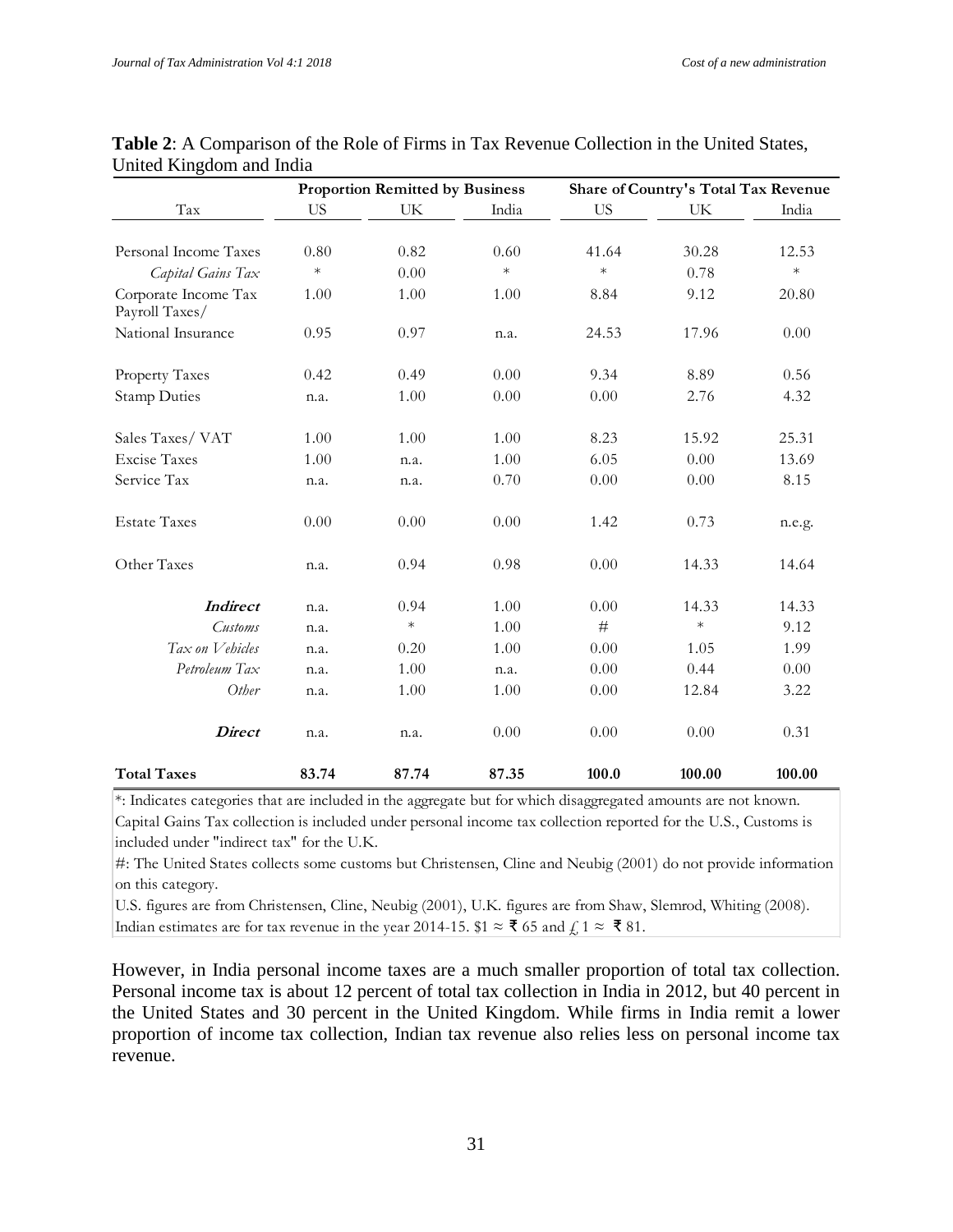$\overline{a}$ 

On the other hand, taxes on commodities are much more important in India, a tax category where firms remit nearly all the revenue. State VAT, excise and other forms of taxation on commodities and services represent about 33 percent of total tax collection in India in 2014, while central taxes on commodities (customs and excise) are about 20 percent of total tax collection. Together, these forms of commodity taxes account for over half of Indian tax revenue. In contrast, sales tax and VAT are just 8 percent of total tax collection in the United States and 15 percent in the United Kingdom.

Is the similarity in the aggregate firm remittance ratio a coincidence, or is there something more fundamental involved? These differences could be partially driven by the difference in amenability to firm remittance. Gordon and Li (2009), for example, suggest that the ease of enforcement and reliance on the formal financial sector can explain many features of developing country tax systems. Tax systems rely more heavily on revenue from instruments that are easier to enforce. As the amenability of firm remittance increases, tax revenue from that instrument is higher because enforcement is relatively less costly.

One reason for the increase in revenue is that remittance by businesses increases the likelihood of truthful reporting. Take for example, the stark contrast in evasion on self-employed income (64 percent) and income from salaried employees (1 percent) in the United States. As the proportion of salaried employees increases, compliance is higher and therefore we would expect tax revenue from personal income tax to be higher.

Increased amenability to remittance by firms also increases revenue from that tax instrument through a second channel. Tax authorities broaden the base and increase the tax rate as well once a tax becomes easier to enforce. Dusek and Bagchi (2016) exploit the staggered introduction of withholding in personal income tax by U.S. states to find that introduction of withholding led to an immediate and permanent increase in tax collection by about 24 percent. Because of this increase in tax collection efficiency, state governments also raised the importance of the income tax as a tool for tax collection. The share of income tax in total tax collection increased by 19 percent.<sup>6</sup> Jensen (2016) shows how the rise in personal income tax collection has tracked the growth in salaried employees across countries and over time. He shows how government policies designed to increase the share of employees has a causal impact on state income tax collection. Besley and Persson (2014) also show suggestive evidence that increases in the size of government (tax to GDP ratio) occurred at the same time as the introduction of income tax withholding and is correlated with improvements in financial markets and formalization. Improvements in amenability to remittance by firms not only raises the reliance on certain tax instruments, but raises overall tax collection as well.

These findings are consistent with the patterns we observe in the tax systems of the three countries. Amenability to firm remittance is much lower in the personal income tax in India than in the United States or United Kingdom. On the other hand, withholding is in some respects more expansive in India than in the United States. Rules for "tax deducted at source" requires withholding not only on salary but also on interest income, dividends, payments to contractors, life insurance payouts, rent, payment for professional services, and a few other payments. Even so, salary income – an

<sup>&</sup>lt;sup>6</sup> This is despite their finding that an increased demand for government revenue motivated the introduction in withholding, which also drove the increase in corporate and sales tax rates at the same time. The authors suggest that this points to an increase in reliance on the gains in efficiency in income tax collection.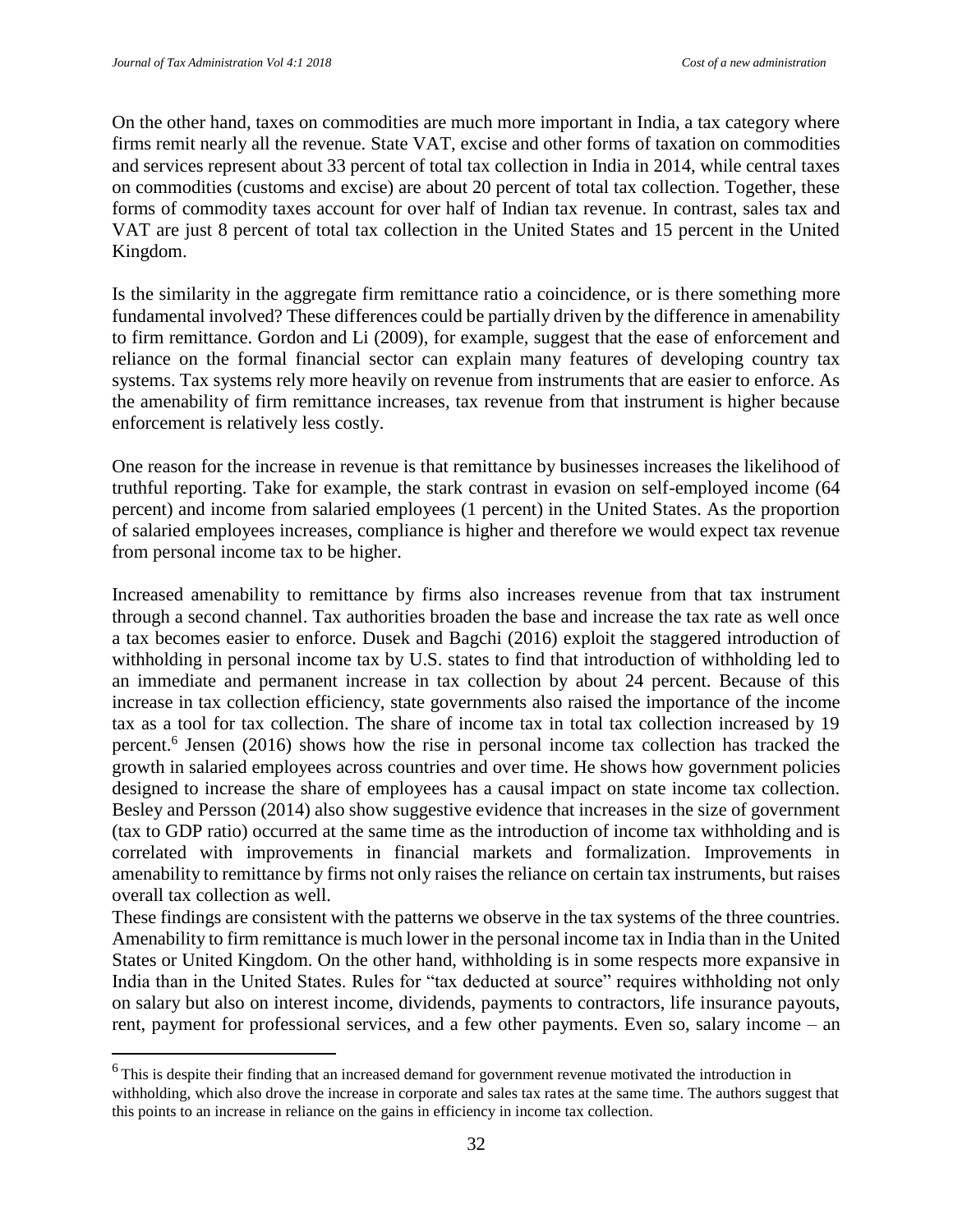important source of income that is subject to withholding - comprises about half of total reported gross income compared to 70 percent of total adjusted gross income in the United States.<sup>7,8</sup> Accordingly, the statutory income tax base in India is more limited than in the United States and United Kingdom; it excludes all agricultural income and has a high exemption threshold at the top decile of the income distribution (Jensen, 2016). Income tax rates are also lower in India. The highest marginal tax rate is 30 percent in India compared to 39.6 percent in the United States and 45 percent in the United Kingdom.

### **5. FIRMS IN INDIA VERSUS THE UNITED STATES AND UNITED KINGDOM**

Of course, even though firms play a similar role in all three countries, India has a much lower taxto-GDP ratio. Are firms more efficient intermediaries in the United States and the United Kingdom than in India?

Two things distinguish firms in India relative to the typical developed country – the predominance of cash transactions and the extent of many small informal firms. Most employment in manufacturing in India is in firms with less than 10 workers (Hsieh and Klenow, 2014). The advantages to firm remittance through information aggregation and reduction in administrative and compliance costs are therefore more limited in India.

Transactions in cash are widespread, which limits the paper trail and other information useful to tax authorities. It has been estimated that 87 percent of all consumer transactions in India take place in cash.<sup>9</sup> Low level of digitization of returns and lack of coordination between multiple tax authorities also limit the potential of information generated by businesses. For instance, if the customs authority does not share information with a state VAT department, the paper trail generated by a sale by an importer cannot be used as third-party verification of reported costs. Not only is amenability to firm remittance lower in India for taxes like the personal income tax, firm remittance also does not provide the same level of information and compliance advantages as in the United States and the United Kingdom.

#### **6. THE OTHER 15 %**

 $\overline{a}$ 

Given the substantial advantages of firm remittance, it is perhaps surprising that governments collect 15 percent of their revenue directly from individuals. The tax categories that rely on individual remittance share a common feature – the tax base is highly observable or to some extent self-enforcing. A large portion of the revenue in this 15 percent category comes from taxes on immovable property. Another large category is stamp duties, which are taxes on various transactions and legal documents. A large portion of stamp duty revenue comes from duties on

<sup>&</sup>lt;sup>7</sup> [https://www.irs.gov/uac/soi-tax-stats-individual-statistical-tables-by-filing-status,](https://www.irs.gov/uac/soi-tax-stats-individual-statistical-tables-by-filing-status) Table 1.3 for 2014.

<sup>8</sup> The threshold for income tax is set quite high at ₹0.25 million (approx. \$3870) today (₹0.2 million (\$3094) in 2013-14). There are only about 71 million individuals of working age who are regular wage/salaried workers in nonagricultural industries, earning an average of about ₹0.1 million (\$1547) a year, out of a labor force of about 400 million.

<sup>&</sup>lt;sup>9</sup> http://fletcher.tufts.edu/~/media/Fletcher/Microsites/Cost%20of%20Cash/IBGC%20WP13-01%20Cash%20Outlook%20India.pdf.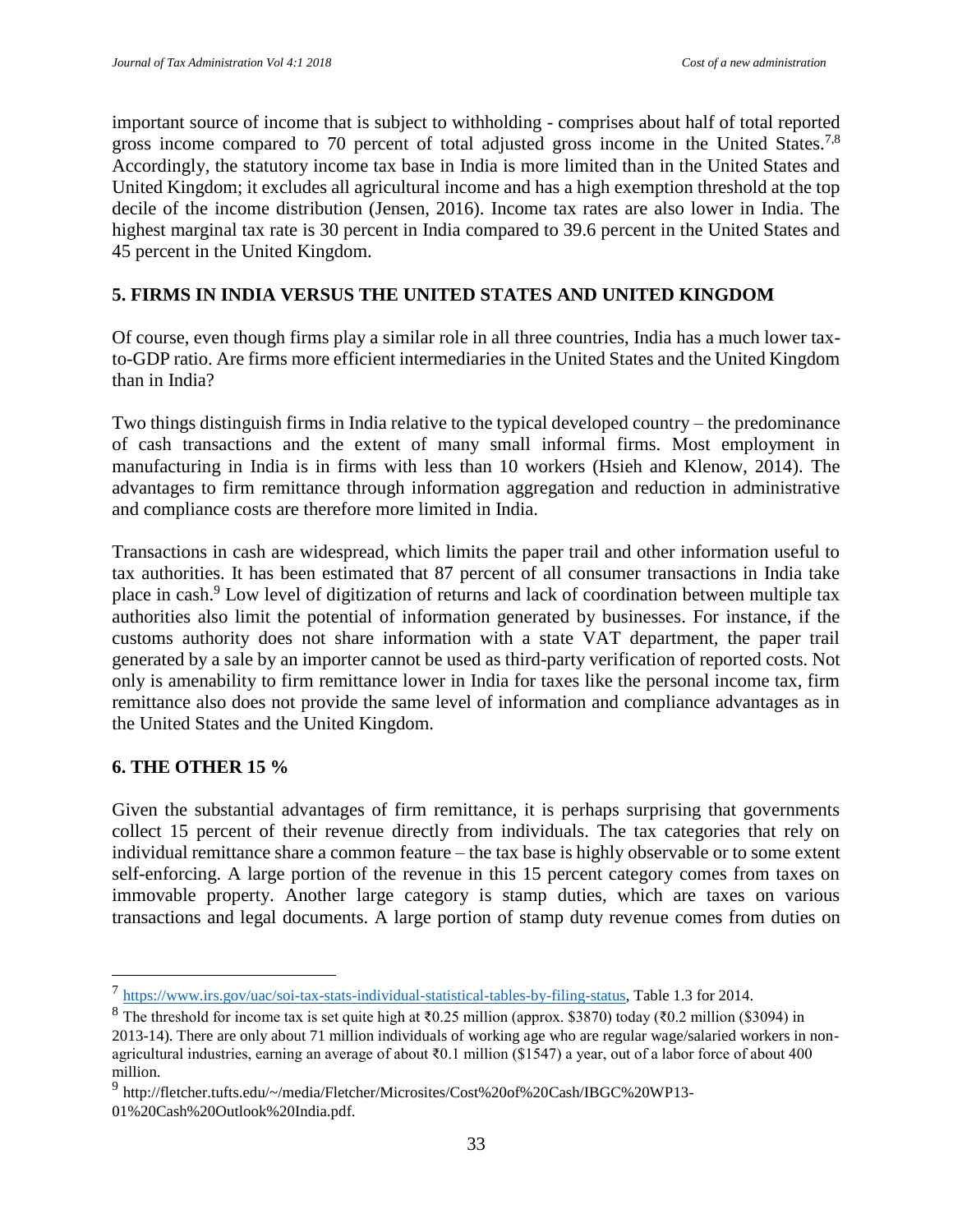sales, particularly of property. Non-payment of these stamp duties would hinder an individual's ability to enforce their property rights.

### **CONCLUSION**

We are not ready to declare a "rule" of (at least) 85% for firm remittance. After all, in a graph of the fraction of taxes remitted against real GDP per capita, we really now have just two distinct points, one for India and one cluster for most of the OECD countries. An infinite number of polynomials fit these two points and, even if we restrict ourselves to second-order polynomials, we cannot rule out either a U-shaped or inversed-U-shaped relationship. Of course, the relationship could be more complex than this.

More data points for the developing world are needed. The calculation of the fraction of taxes remitted by firms is not conceptually complex. For example, it does not require one to classify taxes into ultimately somewhat arbitrary categories, such as consumption versus income, business versus non-business, direct versus indirect. Nor are the data requirements particularly onerous. Once we have more data points, we can begin to understand the relationship of the firm remittance ratio not only to the level of per capita real income, but also to other country and taxsystem characteristics such as sectoral composition.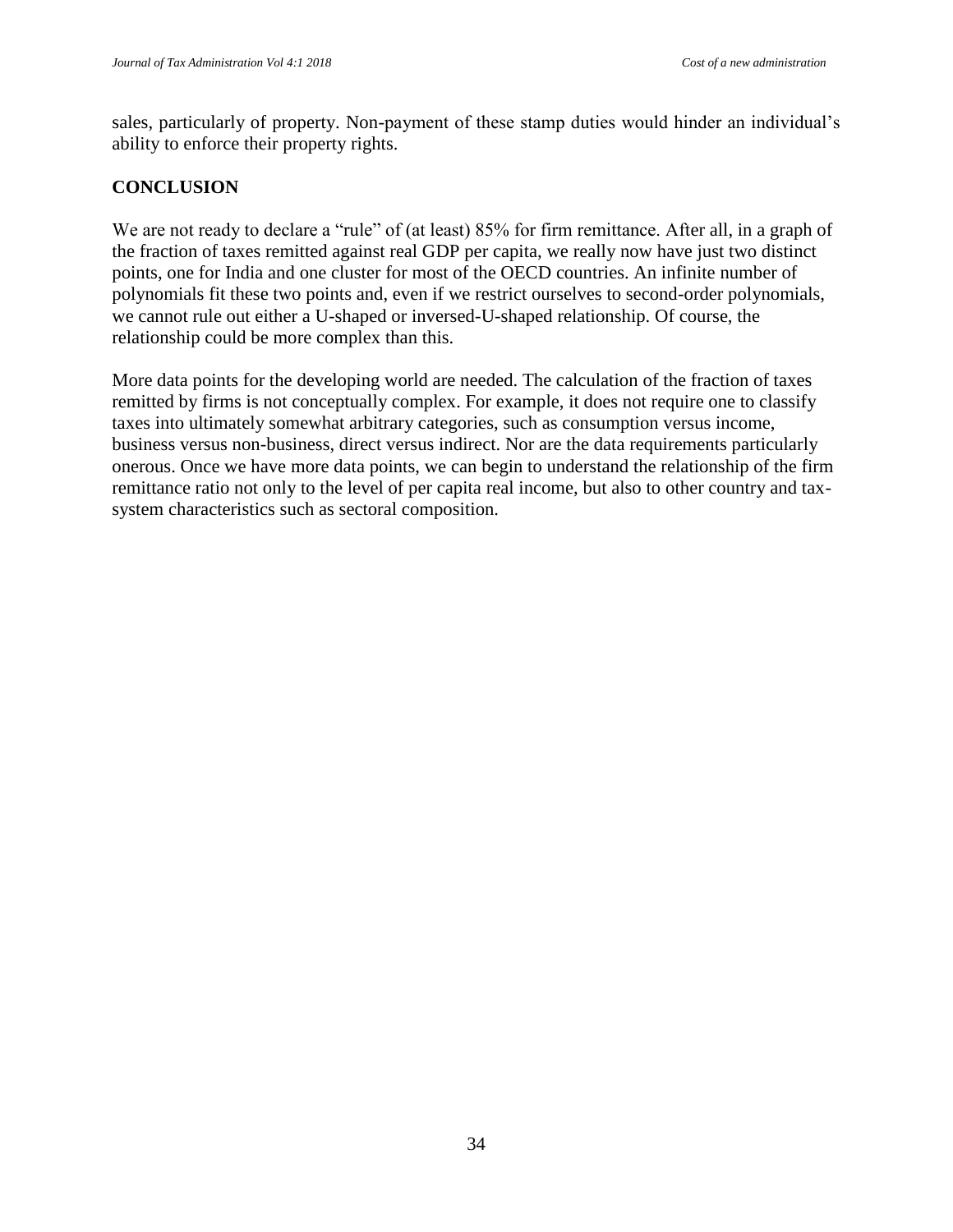### **REFERENCES**

- Besley, Timothy, Torsten Persson. (2014). Why Do Developing Countries Tax So Little? *Journal of Economic Perspectives* 28 (4), pp. 99-120.
- Bird, Richard. (2002). Why Tax Corporations? *Bulletin for International Fiscal Documentation* 52, pp. 194-203.
- Christensen, Kevin, Robert Cline, and Tom Neubig. (2001). Total Corporate Taxation: 'Hidden,' Above-the-Line, Non-Income Taxes. *National Tax Journal* 54(3), pp. 495-506.
- Comptroller and Auditor General of India. (2013). Report of the Comptroller and Auditor General of India for the year ended March 2013.
- Dusek, Libor and Sutirtha Bagchi. (2016). Are Efficient Taxes Responsible for Big Government? Evidence from Tax Withholding, Working Paper, Villanova University.
- Gordon, Roger and Wei Li. (2009). Tax Structures in Developing Countries: Many Puzzles and a Possible Explanation. *Journal of Public Economics*, 93(7), pp. 855- 866
- Government of India. (2016). Details of Revenue Collection (Direct and Indirect Taxes) from 1995-96. [http://dor.gov.in/revenue\\_previous\\_ctc,](http://dor.gov.in/revenue_previous_ctc) accessed 5/27/2016.
- Hsieh, Chang-Tai and Peter Klenow. (2014). The Life Cycle of Plants in India and Mexico. *The Quarterly Journal of Economics*, 129(3), pp. 1035-1084.
- Internal Revenue Service. (2012). Overview Tax Gap for Tax Year 2006. [https://www.irs.gov/pub/newsroom/overview\\_tax\\_gap\\_2006.pdf.](https://www.irs.gov/pub/newsroom/overview_tax_gap_2006.pdf)
- Jensen, Anders. (2016). Employment Structures and the Rise of the Modern Tax System. *Working Paper*, Kennedy School at Harvard University.
- Milanez, Anna. (2017). Legal Tax Liability, Legal Remittance Responsibility & Tax Incidence: Three Dimensions of Business Taxation. *OECD Taxation Working Papers*, No. 32
- National Sample Survey Office. (2013). Employment and Unemployment Situation in India. *National Sample Survey Report*, No. 554, Government of India.
- Shaw, Jonathan, Joel Slemrod, and John Whiting. (2010). Administration and Compliance. In J. Mirrlees, S. Adam, T. Besley, R. Blundell, S. Bond, R. Chote, M. Gammie, P. Johnson, G. Myles and J. Poterba (Eds.), *Dimensions of Tax Design: The Mirrlees Review,* Chapter 12, 1100-12-3. Oxford*, UK:* Oxford University Press*.*
- Slemrod, Joel. (2008). Does it Matter Who Writes the Check to the Government? The Economics of Tax Remittance. *National Tax Journal*, 61(2), pp. 251-275.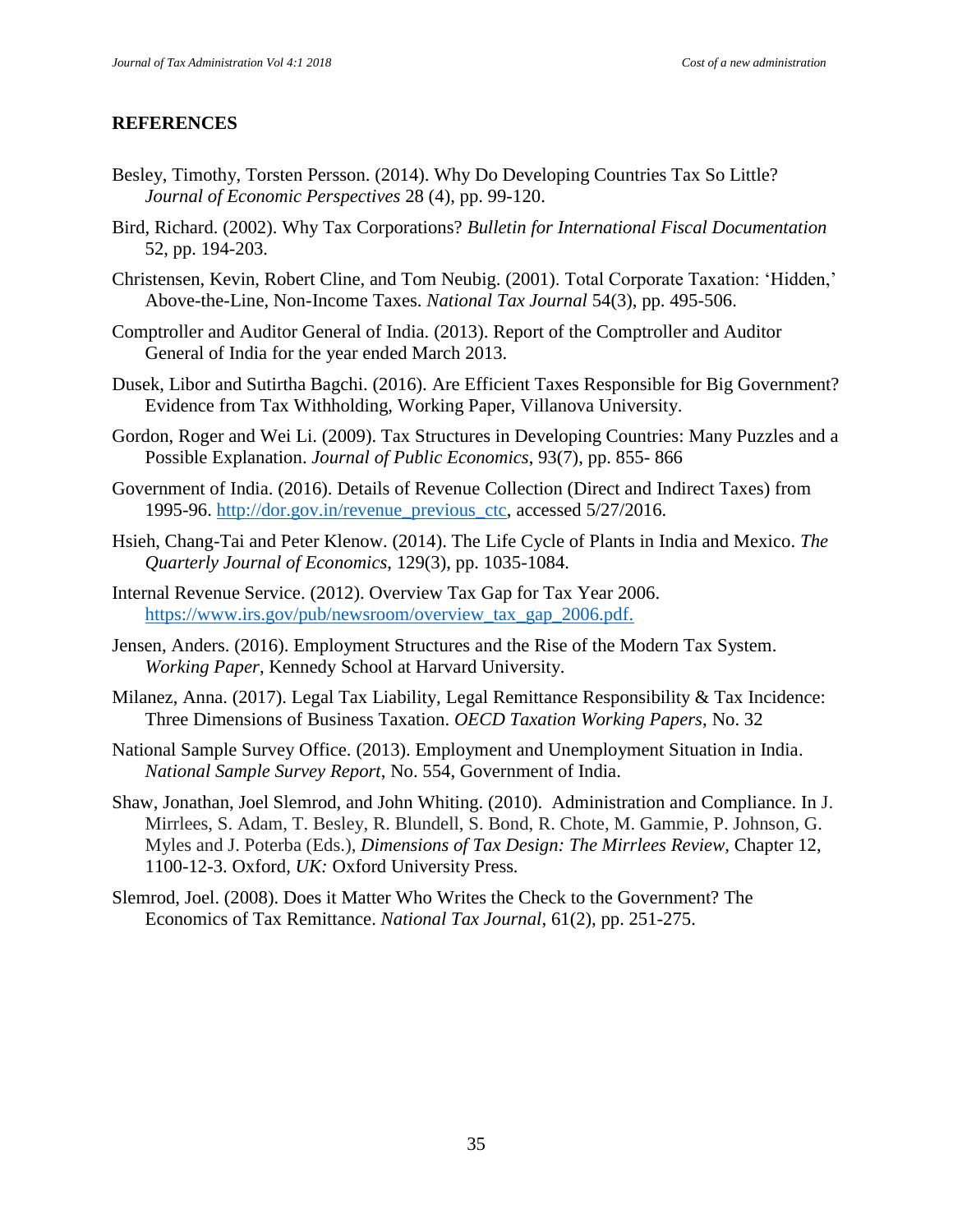#### **DATA APPENDIX**

#### **I. Estimate of Income Tax Remitted by Firms**

Compliance Audit Reports (various years) by the Comptroller and Auditor General of India present personal income tax collections from non-corporate taxpayers by mode of payment, that is, whether it was remitted directly as part of self-assessment, advance tax collection or tax deducted at source (TDS). The only mode remitted by firms unless the taxpayer is a firm themselves is TDS. Under the TDS rules, certain entities – mostly firms - are required to act as withholding agents for personal income tax. The proportion of income tax collected under TDS from non-corporate taxpayers has averaged around 60 percent between 1998 and 2014.

The category of non-corporate taxpayers also includes partnership firms. Ideally, we would want to know the proportion of income tax collected through TDS from non-corporate, non-partnership taxpayers. Because this figure is unavailable, 60 percent is actually a lower bound on personal income tax remitted by firms.

We estimated the share of personal income tax remitted by businesses as the share of revenue coming from "Tax Deducted at Source."<sup>1</sup> This includes income tax withheld by employers as well as tax on interest income, capital gains or dividends that are withheld and remitted by firms. In 2011-2012, approximately 59 percent of personal income tax was collected as tax deducted at source.

#### **II. Estimate of Service Tax Remitted by Firms**

Service tax can be remitted by firms and individual taxpayers. However, the breakdown of service tax collection by type of taxpayer is not publicly available to the best of our knowledge. To estimate the proportion of service tax remitted by firms, we make use of the fact that individuals are only required to remit the tax quarterly, but firms are required to remit monthly. Figure 3 plots in blue monthly service tax collections between fiscal years 2010 and 2015. In the month following the end of each quarter (July, October and January), there is a spike in service tax collection. There is also a significant spike in March but we exclude March, which we discuss later.

The spike in the months of July, October and January is plausibly due to individuals making their quarterly payments. Assuming that the payments we see in all other months (aside from March and April) are from firms, we impute the collection from firms in July, October and January as the average of collection in the two adjacent months. That is, we impute collection from firms in July 2010 as the average of collection in June 2010 and August 2010. The orange line in Figure 3 shows the collection from firms with these imputed figures for the quarter-end months.

The collection from individuals is estimated as the difference between actual collection in the quarter-end months and the imputed collection. The estimated collection from individuals is remarkably stable at about 30 percent of actual collection in these months. We therefore make the assumption that firms remit 70 percent of service tax collected. Because the service tax comprises only about 8 percent of total revenues, some divergence from an imputed firm remittance share would not have large effects on the overall estimate of the firm remittance ratio.

 $\overline{a}$ 

<sup>&</sup>lt;sup>1</sup> Table 1.6, Report of the Comptroller and Auditor General of India.